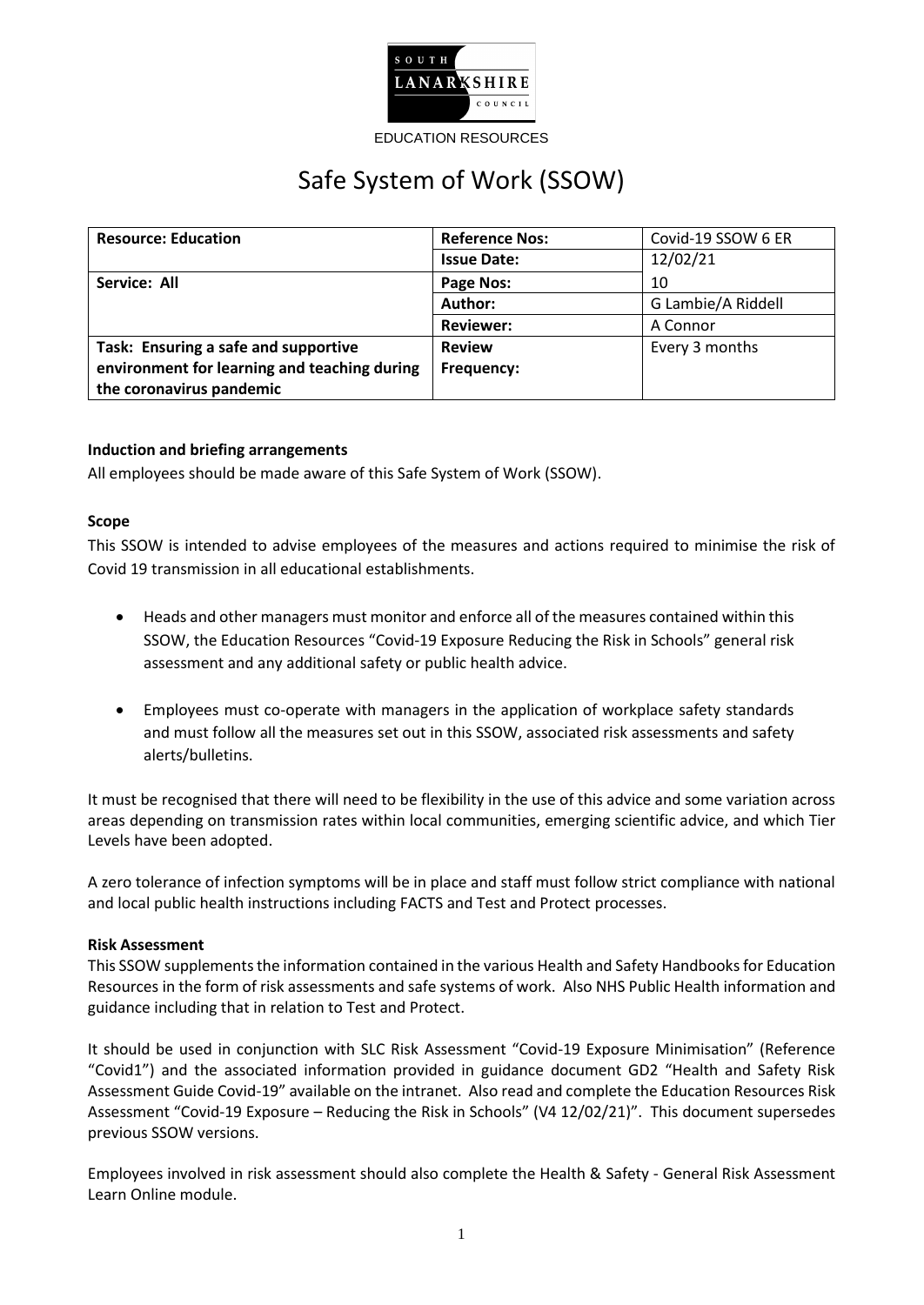## **What do we know about the spread of COVID-19?**

There are two routes by which COVID-19 can be spread:

- **Directly** from close contact with an infected person (within two metres) where respiratory secretions can enter the eyes, mouth, nose or airways. This risk increases the longer someone has close contact with an infected person who has symptoms.
- **Indirectly** by touching a surface, object or the hand of an infected person that has been contaminated with respiratory secretions and then touching own mouth, nose, or eyes.

## **How long can the virus survive on environmental surfaces?**

This depends on several factors, including:

- $\blacksquare$  the type of surface
- **E** exposure to sunlight
- environmental conditions such as temperature and humidity and exposure of the surface to decontamination products e.g. detergents and disinfectants.

Under most circumstances, the amount of infectious virus on any contaminated surfaces is likely to have decreased significantly by 72 hours.

It's known that similar viruses, are transferred to and by people's hands and therefore frequent hand hygiene and regular decontamination of frequently touched environmental and equipment surfaces will help to reduce the risk of infection transmission.

## **What control measures can be applied within education and childcare settings during national restrictions?**

#### Supporting vulnerable staff

Arrangements should be put in place to reflect individual circumstances in line with any specific clinical advice and discussions with managers. Further advice on this issue is available from the Council's Personnel Team and at:

- Scottish Governments website <https://www.gov.scot/collections/coronavirus-covid-19-guidance/>
- **South Lanarkshire Council website My Works COVID-19 Employee Information** [https://www.southlanarkshire.gov.uk/info/200254/employee\\_information/1871/covid-](https://www.southlanarkshire.gov.uk/info/200254/employee_information/1871/covid-19_employee_information)19 employee information
- <https://www.nhsinform.scot/illnesses-and-conditions/infections-and-poisoning/coronavirus-covid-19>

The concerns within BAME communities must be recognised and individual requests for additional protections should be supported where possible. Care should be taken to ensure that BAME staff, pupils and families are involved in decisions about additional protections.

These may include, where practicable, working from home, extended use of face coverings, re-arranging workspace or minimising physical contact.

Staff should use the South Lanarkshire Council Covid-19 Self-Assessment form to inform discussions with their line manager on these matters.

National guidance on supports for those deemed vulnerable is subject to change and fluctuations in transmission rates and Tier levels. Staff deemed vulnerable should stay informed on these issues and review local arrangements accordingly with their line manager.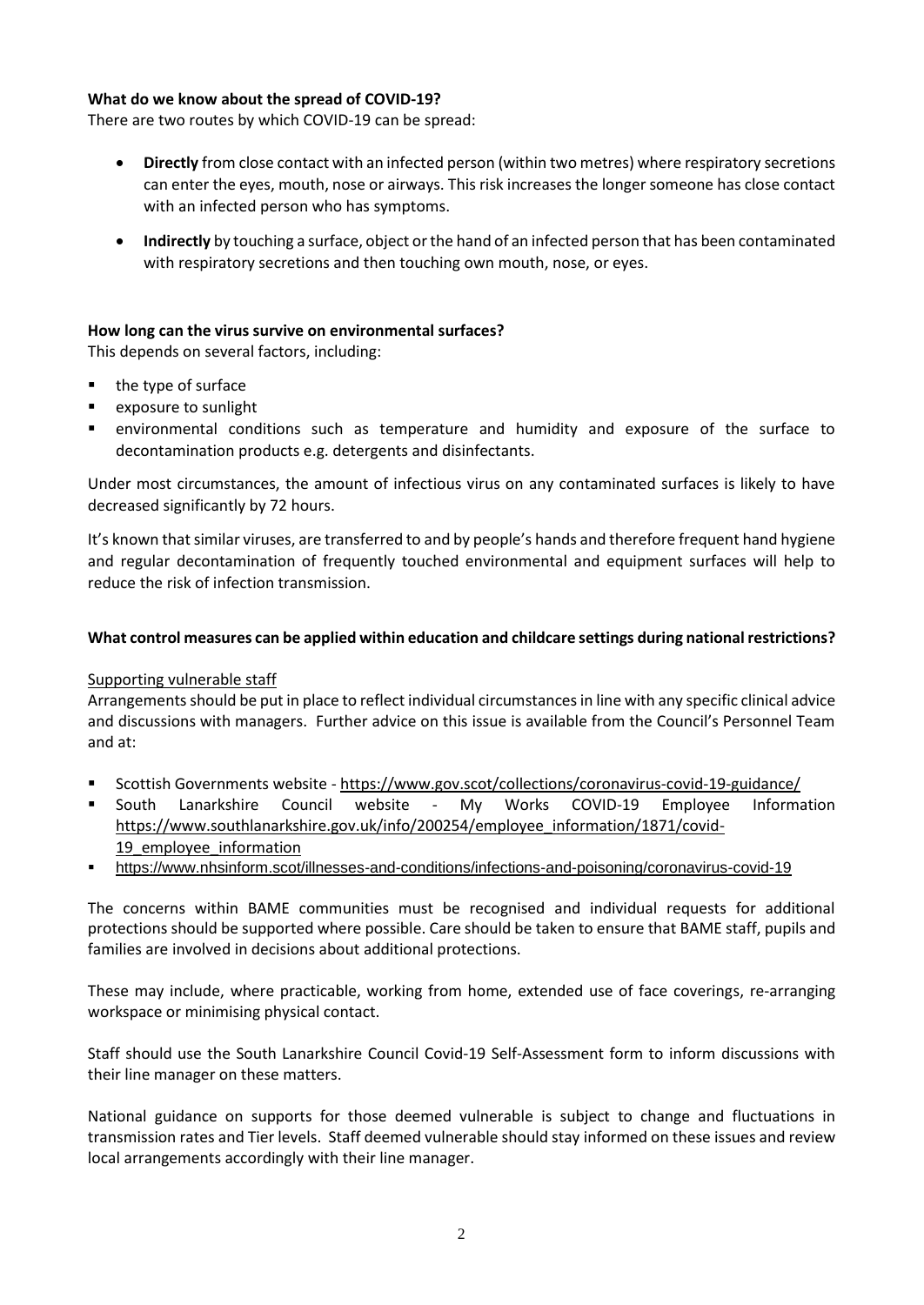# Working from home

Where working from home has been agreed locally, head teachers and other managers should take account of the employee's individual health status and:

- Arrange necessary support, equipment, advice and guidance.
- Keep in regular contact with employees working at home
- Ensure employees review the Council's "Remote Working Health and Safety Checklist" and managers carry out any required actions to ensure compliance - refer to SLC Health and Safety GD 3 Creating a Remote Workstation [http://intranet.southlanarkshire.gov.uk/info/20620/topics\\_of\\_interest/300/covid-19](http://intranet.southlanarkshire.gov.uk/info/20620/topics_of_interest/300/covid-19)

## Self-isolation

Anyone showing symptoms of infection must not come to work but must follow national guidance on selfisolation and take a test.

## At Home Asymptomatic Testing

This is voluntary, however all staff are encouraged to participate in this scheme in order to support infection control measures where people may be asymptomatic and in attendance at work. A consent form must be signed, the process involves twice weekly home testing and the recording of the results on a national portal. If the test is positive the line manager should be notified and the Test and Protect process will begin. Full guidance on this process has been made available to all establishments and a separate risk assessment will be in place for the safe and effective operation of testing programmes.

## Physical Distancing

All staff must maintain two metre physical distancing between adults and learners where possible and where directed. This should be strongly enforced.

In an ASN provision, discussion on physical distancing measures should take place with staff involved to ensure an appropriate balance of risk between infection control and pupils needs. Wherever possible, keep children and young people within the same groups for the duration of the school day, with the same teacher and support assistants. Keep groups apart where possible.

# **What if someone falls ill at work?**

If an employee develops a high temperature, a new persistent cough, a loss of, or a change in, normal sense of smell or taste (anosmia) they should:

- Ensure that their manager or supervisor is informed.
- Return home. If this is not possible, they should move to an isolation area where the employee can wait until they are able to leave the workplace.
- **Avoid touching anything.**
- **Cough or sneeze into a tissue and put it in a bin.**
- Follow Test and Protect guidance. Arrange for a test, follow the guidance on self-isolation and not return to work until their period of self-isolation has been completed.

#### **What about travelling to and from work?**

- Good hygiene measures should be followed to minimise transmission across high touch points.
- Physical distancing and other current government guidance (e.g. face coverings) should be followed when using public transport.
- Employees should follow the latest advice from Transport Scotland on Car Sharing and other means of transport. Currently, wherever possible car sharing should be avoided out with household groups. [https://www.transport.gov.scot/coronavirus-covid-19/transport-transition-plan/advice-on-how-to](https://www.transport.gov.scot/coronavirus-covid-19/transport-transition-plan/advice-on-how-to-travel-safely/#section-63888)[travel-safely/#section-63888](https://www.transport.gov.scot/coronavirus-covid-19/transport-transition-plan/advice-on-how-to-travel-safely/#section-63888)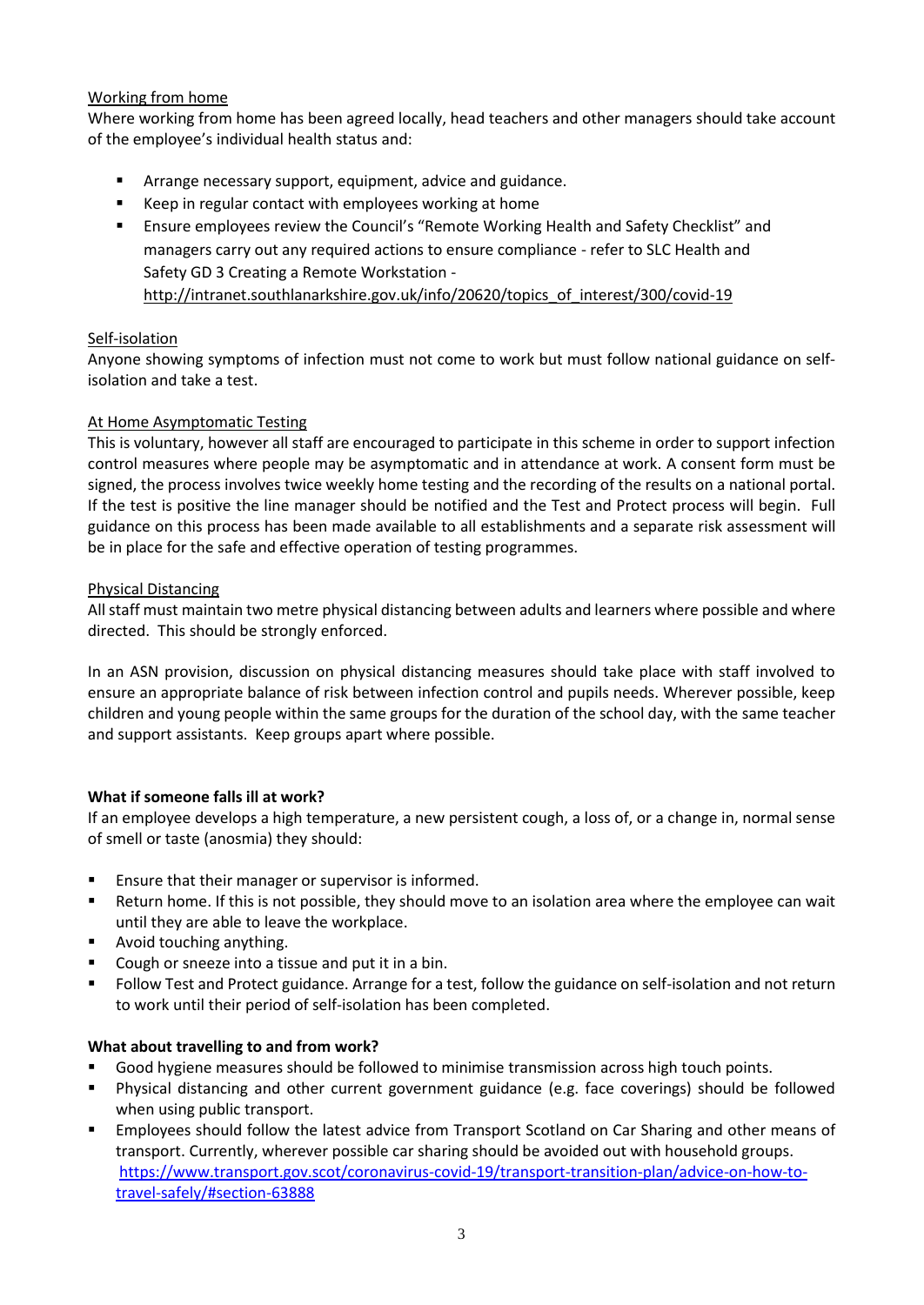# **What kind of practical arrangements can be put in place within educational establishments?**

# Arriving and leaving work

- Hand washing facilities or hand sanitiser must be provided at workplace entrance points.
- Employees must wash hands for 20 seconds using soap and water or hand sanitising gel (either anti-viral or if alcohol based then a minimum 60% alcohol content), employees should ensure the dry their hands thoroughly, and should always clean their hands when entering/leaving the building, before and after eating, changing classrooms and after using the toilet.
- Employees must avoid touching their face especially the eyes, nose and mouth.
- Signage posted at reception areas reminding employees of the importance of good hand hygiene and observing physical distancing measures.
- **EXECT** Limits on the use of touch-based devices such as keypads as far as practicable.
- **Staggered start, finish and break times.**
- Additional entrance points to further reduce congestion taking account of security and fire arrangements
- Additional parking or bike-rack spaces to help people walk, run or cycle to work.

# Movement around the building including corridors

- One-way or keep left systems to ensure a good flow of people around the workplace and in stairs and corridors consider using floor markings
- Movement between classrooms should be minimised wherever possible. Where this cannot be avoided, consider providing cleaning supplies to enable wiping down of their own surfaces on entry and leaving.
- **EXECT** Limit non-essential movement around the building and restrict some areas in consultation with staff.
- Reduce maximum occupancy levels in rooms, lifts and other spaces using signage and markings.
- **Determine and adhere to safe levels of occupancy in heavy traffic work areas taking account of physical** distancing controls.
- Ensure staff with limited mobility can access lifts and occupancy is controlled.
- Stairs to be used in preference to lifts for those able to do so.

# Workplaces and workstations

- An enhanced cleaning regime will be in place (see below).
- Staff should keep workspaces free of clutter to assist enhanced cleaning.
- Reviews of office and classroom layouts to maintain physical distancing.
- **Signage and floor markings to remind employees to regularly wash their hands, use resources provided** and maintain physical distancing.
- Avoid sharing desks and other resources. Any shared equipment should be cleaned between use. Antiviral spray and paper towels provided for regular personal use at computer keyboards, photocopiers, telephones and other equipment.
- Introduce a clear desk policy and remove unnecessary items from classrooms and work areas to ensure all areas are more easily cleaned.
- **Ensure where possible that movement of individuals between work stations is minimised and where** work stations are shared there is cleaning between use.
- Keep main reception windows closed.
- **Visitors to workplaces to be kept to a minimum and access controlled.**
- Employees and visitors must not enter the building if they have symptoms of COVID-19.

# Ventilation

The design of our modernised education estate allows for effective ventilation across the building, however during this pandemic we must seek to increase ventilation levels by actively opening windows and doors where practical and safe to do so. At the same time, heating systems have been increased in both temperature and running time to assist with maintaining room temperatures.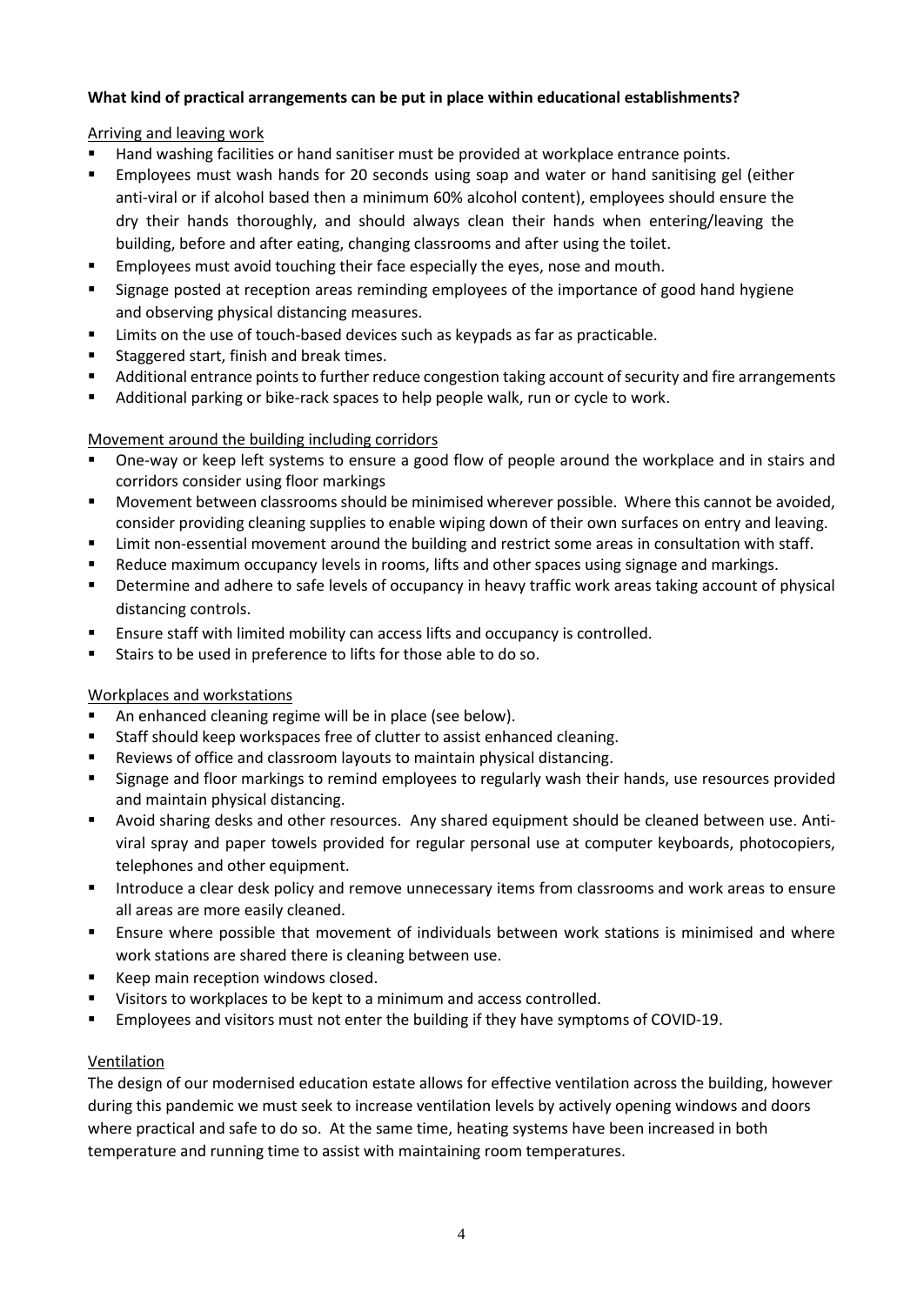- Arriving in your classroom make sure your hands are clean, leave the door open (will also reduce contact with door handles), and begin the day by ensuring there are no obstructions to maximising ventilation by opening blinds/curtains and removing any items blocking vents.
- As soon as pupils occupy the classroom open windows to their fullest as allowed by the restrictor. Top windows should be open where possible.
- Should pupil occupancy levels exceed 25 in the secondary sector then windows should be opened to the maximum available, subject to any restrictors, for as long as possible.
- If the room is cold and feels well ventilated some windows can be closed. However, those windows which have the least impact, relative to causing draughts, should remain open to at least the minimum amount.
- At lunchtime, breaks and in between classes windows should be opened fully for 5-10 mins.
- Lower temperatures and likely windy conditions in the winter months will increase the natural ventilation through openings. This means that partially opening windows and doors can still provide adequate ventilation at the same time as maintaining room temperatures.
- During inclement weather, staff should consider the flexibility in permissible clothing while indoors and also the benefits of re-designing seating plans to reflect individual pupil or staff temperature preferences.
- At the end of the day, remember to close all windows for security reasons.
- Internal fire doors should not be held open unless they have a hold open and self-closing mechanism which responds to a fire alarm activation.
- Not all classrooms have opening windows and the flow of air in mechanical systems are designed to take account of normal occupancy capacities and have been set to run longer, however as with other classrooms consider leaving doors open to further enhance air flow.
- If there are any specific issues with regards your classroom these should be reported in the normal way which will allow a member of the technical team to carry out an assessment of any action required.

# Meeting Rooms and other common areas

- Use remote working tools (e.g. MS Teams) to limit in-person meetings.
- Make use of larger free or outdoor space.
- Hygiene and distancing signage / markings in areas where regular meetings take place.
- Numbers of participants attending meetings should be minimal.
- Hand sanitiser/ Anti-viral spray and paper towels available in meeting rooms.
- Review room layouts to maintain physical distancing.
- **Ensure good ventilation by opening windows and doors.**

# Hygiene Facilities

- Hand washing facilities in the form of soap and running hot water must be provided.
- Hand sanitising gel (either anti-viral or if alcohol based then a minimum 60% alcohol content) must also be provided within offices, reception areas and throughout the building. Care should be taken in practical areas where naked flames can present an ignition risk. Soap and water is preferred in these areas.
- Soap and hand sanitiser gel will be replenished as necessary to ensure there is an adequate supply.
- Staff should use paper towels provided rather than hand dryers.
- When applying hand sanitiser gel allow the gel to dry fully before commencing work activities.
- Restrictions on the number of people using toilet facilities at any one time. Signage posted to provide specific guidance.
- Enhanced cleaning regimes established for toilet facilities particularly door handles, locks, toilet seats, flush and waste receptacles will be in place.
- Bins will be emptied regularly to avoid overflowing.
- Signage posted to raise awareness of good hand hygiene; in particular handwashing technique, the need to increase handwashing frequency, avoid touching your face and to cough or sneeze into a tissue which is binned safely or into your arm if a tissue is not available.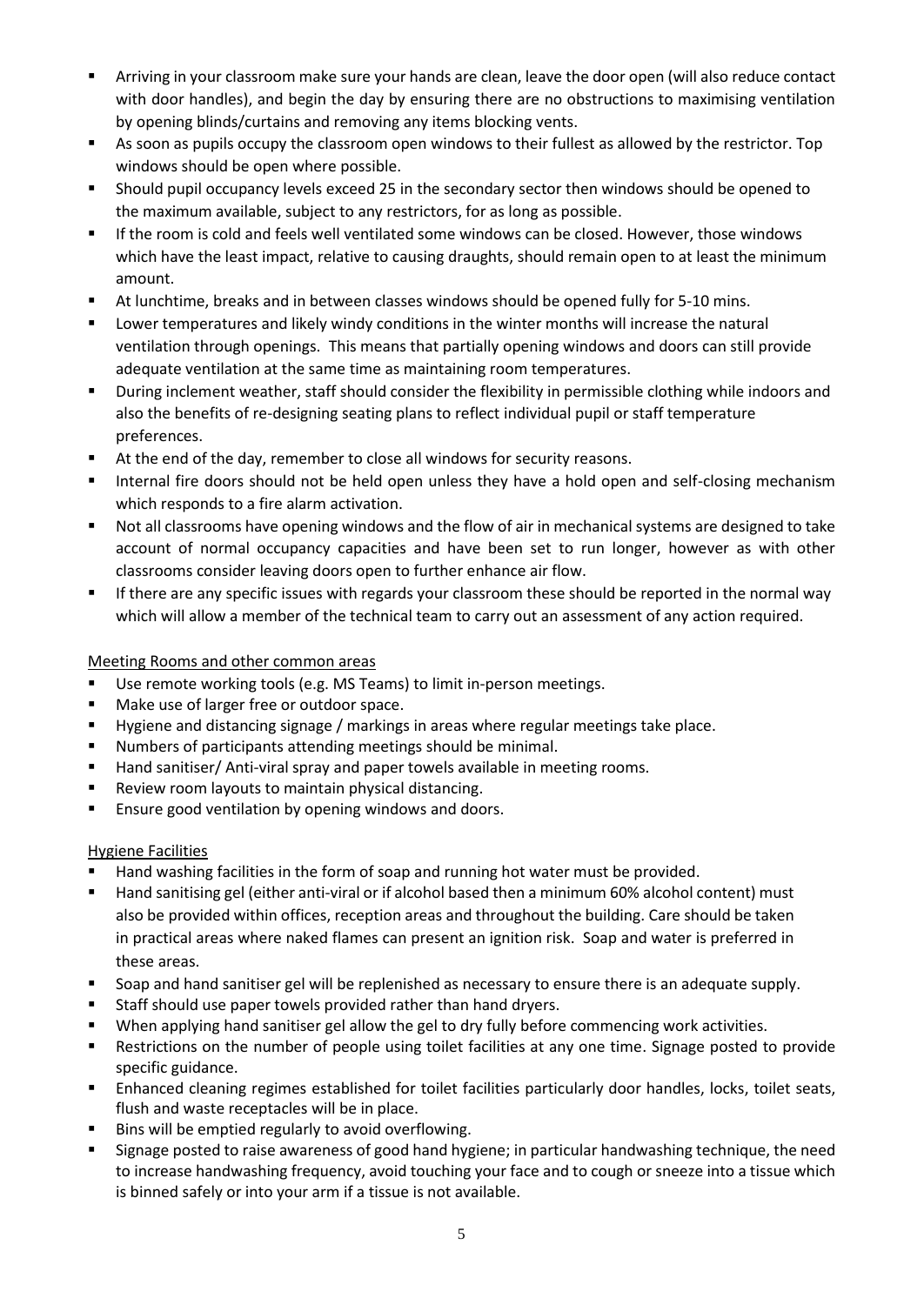Where staff use shower and changing facilities, clear guidelines on use should be established to ensure they are kept clean and clear of personal items and physical distancing guidelines are met.

# Staffroom and other welfare areas

- It is recommended that staff bring their own prepared meals, drinks and utensils from home.
- Staff should use their own crockery/cutlery in staff areas and ensure these are cleaned using detergent and dried thoroughly before being stored for re-use.
- \* Water dispensers can be used with care and those doing so should sanitise their hands before and after use. To reduce usage, staff should bring their own filled bottle each day which can be topped up during the day if required.
- Kettles, microwaves, toasters and other kitchen equipment and furniture can still be used provided staff adopt regular cleaning. Otherwise they may be removed from use.
- Staggered break times to avoid congestion and maintain a 2 metre distance.
- Hand cleaning facilities or hand sanitising gel (either anti-viral or if alcohol based then a minimum 60% alcohol content) should be available in staffrooms
- Review room layouts and occupancy levels to maintain physical distancing
- Signage posted to make employees aware of the rules in place regarding welfare arrangements.

# Deliveries

- Cleaning procedures to be established for goods and merchandise entering the workplace.
- Delivery drivers should have clear guidance on using toilets and other facilities
- Enhanced hand hygiene regime for employees who handle goods and merchandise.
- **Restrict non-business deliveries, for example, personal deliveries to employees.**

#### Visitors

- Members of the public or adult visitors to the school should be strictly limited to those that are necessary to support children and young people or the running of the school. Those providing essential services e.g. psychologists, social work should be able to visit schools with appropriate mitigations, adherence to local controls and in co-operation with the service provider. Alternative methods of communication to contact the council should be encouraged which would avoid the need for face-to-face contact such as e-mail, online services or telephone.
- In circumstances where members of the public do visit the premises the following additional measures should be adopted:
	- Adhere to Education Resources Guidance for **Visiting Services and External Agencies Procedure Note - Revised October 2020**

# **What arrangements are in place for pupils?**

Our approach to managing the risk to pupils, in partnership with Trade Union and Health and Safety colleagues, is detailed in the Minimising Covid-19 Exposure General Risk Assessment and falls across four key areas (supplemented by the asymptomatic testing for senior phase):

# Personal Hygiene

For example:

- Clear guidance and age appropriate instruction on hand washing / sanitising
- Pupils must wash hands for 20 seconds using soap and water or hand sanitising gel (either anti-viral or if alcohol based then a minimum 60% alcohol content), ensuring they dry their hands thoroughly, and should always do this when entering/leaving the building, changing classrooms, before/after eating and after using the toilet.
- Provision of personal resources to be kept in school.
- Clear instruction for pupils showing symptoms.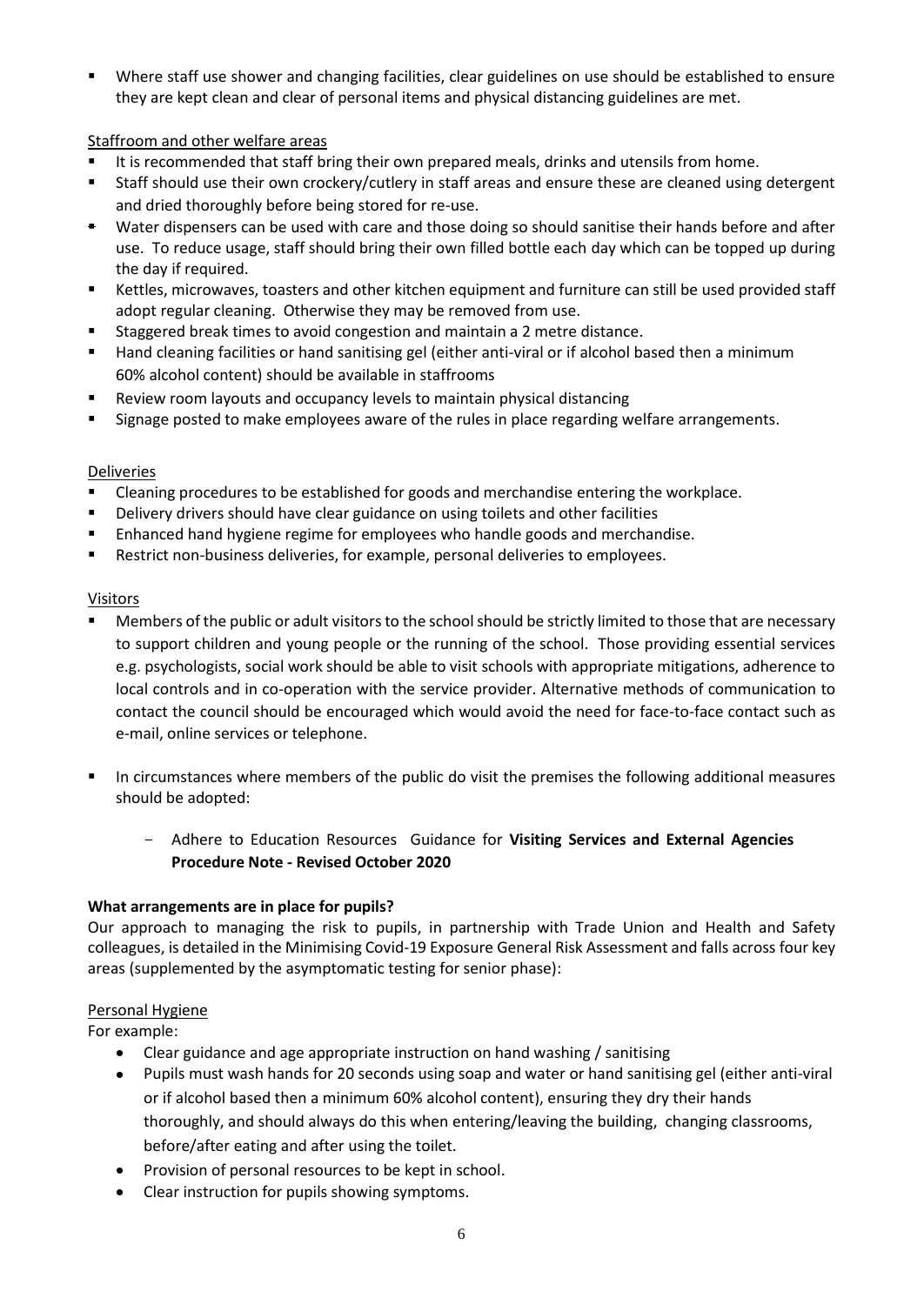## Environmental Hygiene

For example:

- Enhanced cleaning regime using the most up to date methods.
- Adequate provision of anti-viral cleaning materials for employee/pupil use.
- Arrangements for quick response and full clean if positive case confirmed.

## Physical Distancing

For example:

- Measures to decrease the amount of physical interactions.
- 2 metre distancing for secondary aged pupils to be introduced Feb 2021.
- No assemblies or large gatherings, particularly in the senior phase at secondary schools. Consideration should be given to discourage social physical contact, using all available classroom space, using covid-secure seating arrangements and reviewing guidance for time spent in college environments.
- Consider arrangements for pick up/drop off to ensure physical distancing can be maintained.

# Face Covering

- Secondary pupils should wear face coverings in corridors and other communal areas. (Be aware that at Level 3 and above the requirement increases to all staff and pupils wearing a face covering in classrooms during lessons). **Face coverings to be worn at all times by staff and young people in secondary schools (15th March)** 
	- Ensure that pupils are encouraged not to touch their face including mouth, eyes and nose.
	- All primary and secondary pupils should wear face coverings on dedicated school transport.

# At Home Asymptomatic Testing

This is voluntary, however all senior phase pupils are encouraged to participate in this scheme in order to support infection control measures where people may be asymptomatic and in attendance at school. A consent form must be signed, the process involves twice weekly home testing and the recording of the results on a national portal. If the test is positive the school should be notified and the Test and Protect process will begin. Full guidance on this process has been made available to all establishments and a separate risk assessment will be in place for the safe and effective operation of testing programmes.

# **Other Health and Safety Arrangements**

Heads and managers will provide staff with full information on local arrangements for:

- Reporting concerns and seeking advice
- General risk assessment
- Good quality dialogue with staff, parents and pupils on progress
- Test and Protect processes
- Actions required where a case is suspected or confirmed
- Fast access to Covid-19 testing for staff and pupils
- Any enhanced surveillance programmes adopted by the school

#### Practical Subjects

Additional specific guidance on practical subjects is available from the National Improvement Hub. All staff involved in the delivery of these activities should review this guidance on a regular basis using the most up to date guidance to inform local risk assessment for each activity.

# Wellbeing

 All staff should be fully aware of the supports available to them including those via the Council's Employee Assistance Scheme. Consider in-school support mechanisms for staff to talk, share concerns, apply wellbeing approaches. Education Scotland have provided complementary information on Mental health & wellbeing : supports for practitioners, parents, carers & young people.

.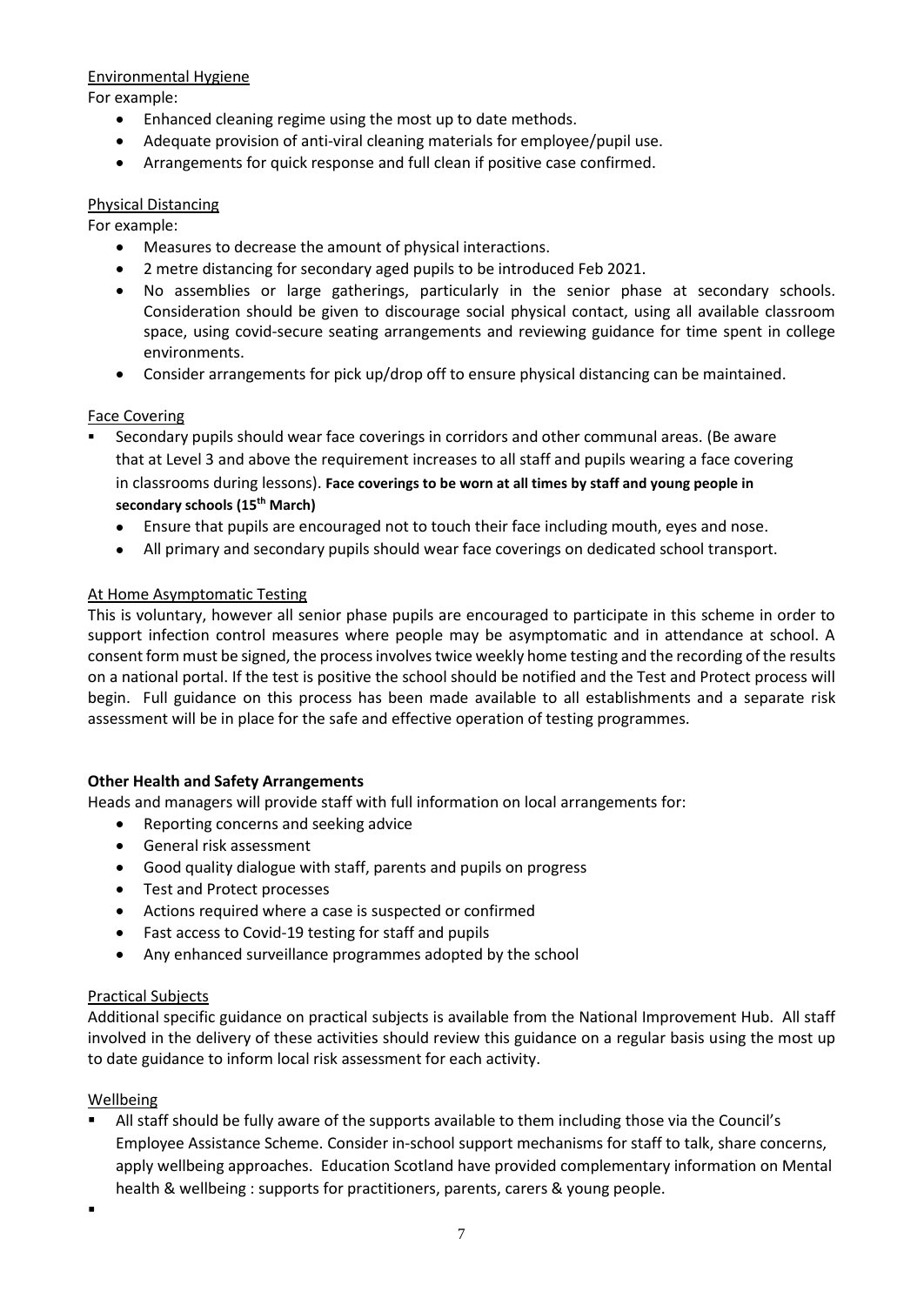# First Aid

- Consider how to provide first aid to a person who may become injured due to a work activity, including protection of both the injured person and the first aider(s) and appropriate PPE required.
- Sanitation and cleaning provisions are in place afterwards including handwashing.
- First aid cover and qualifications during COVID-19 outbreak refer to <https://www.hse.gov.uk/news/first-aid-certificate-coronavirus.htm>
- **Amend the First Aid Assessment where necessary and review at appropriate intervals.**

# Fire Evacuation

- **Heads have been asked to review fire evacuation arrangements to take account of physical distancing.** Any changes to the existing arrangements will be communicated to all staff and pupils.
- Review fire evacuation arrangements (EFAP) and (PEEPs) to ensure control measures are adequate.
- Ensure an adequate number of Fire Controllers are available.

# Cleaning Regime

- Heads and managers will ensure enhanced cleaning arrangements will be in place including an increased focus on high intensity touchpoints such as door furniture (push plates, handles), wall furniture (light switches, sockets) and sanitary ware to ensure those spaces are sanitised more regularly using product which is active against bacteria and viruses, particularly in communal areas and at touchpoints including:
- Welfare facilities including toilet flush buttons, taps etc.
- Door handles and push plates.
- Food preparation areas including electrical appliances.
- Telephone equipment.
- Desks.
- Keyboards, photocopiers and other equipment.

Effective means of cleaning these areas/items will involve the use of Anti-viral spray and paper towels.

- Ensure more frequent cleaning of rooms/areas that must be used by different groups including staffrooms.
- Introduce a clear desk policy and remove unnecessary items from classrooms and work areas to ensure all areas are more easily cleaned.
- Remove soft furnishings, soft toys and toys that are hard to clean (such as those with intricate parts). Children and young people should be encouraged not to bring toys from home or to share personal belongings.
- Limit the use of shared resources, including those usually taken home. Keep bags off desks and worktops. Any shared materials and surfaces should be cleaned more frequently.
- Schools can consider additional mitigation from surface contamination of jotters, textbooks and library books by quarantining these for 72 hours or via careful hand washing/sanitisation before and after use.
- Anti-viral spray and paper towels will be provided for regular use of equipment such as computer keyboards, photocopiers and telephones.
- Consider additional cleaning arrangements for specialist equipment e.g. in practical subjects or ASN provision.

# Suspected case of COVID-19 in the workplace

 School leaders should understand the process for managing a confirmed case(s) of Covid-19 infection and how to engage with their local Health Protection Team (HPT) via SLC Education Resources. Adhere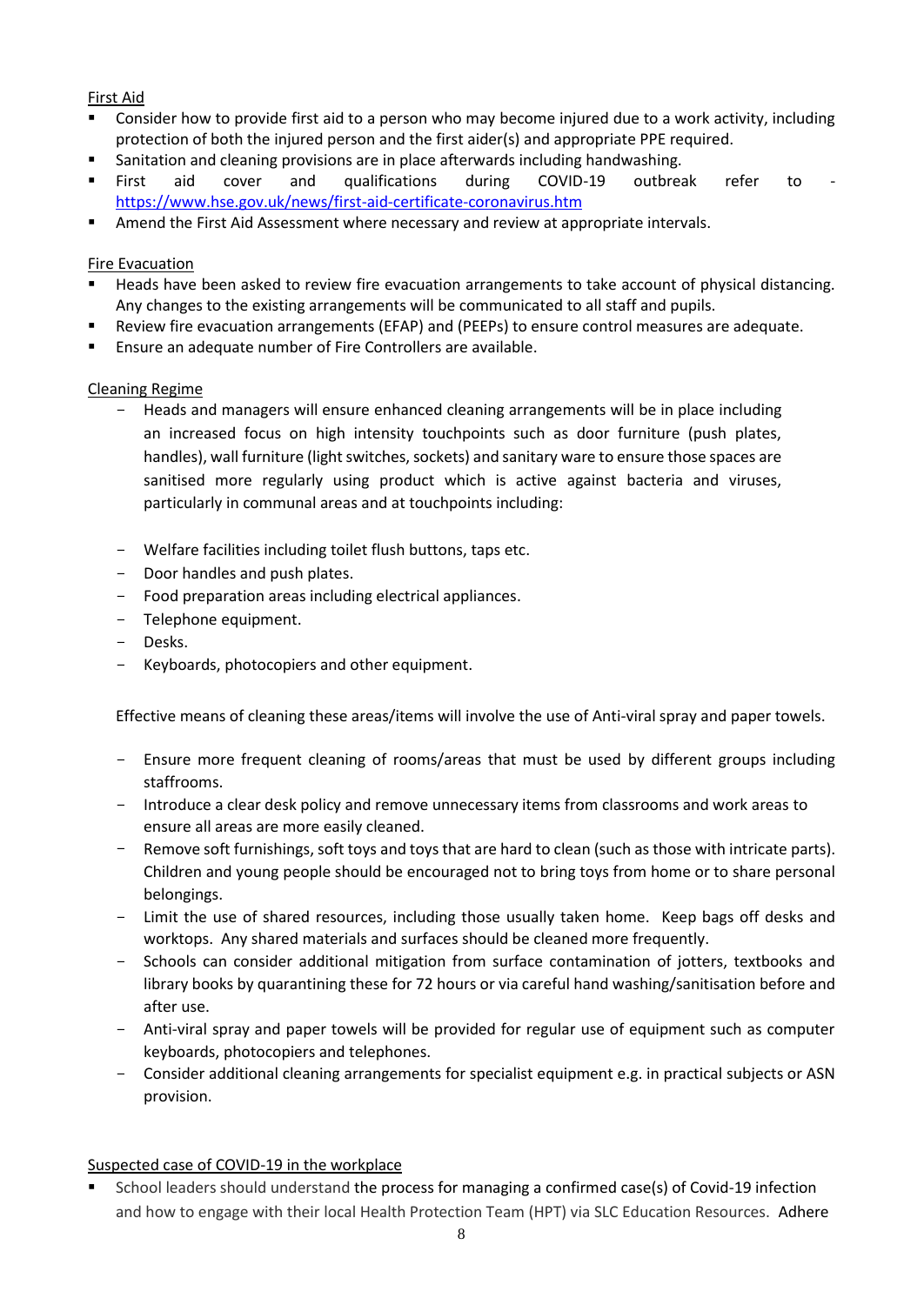to 'Heads of Establishment Support Guide for Managing Positive Cases of Covid-19 in Schools and Educational Settings'.

# Face coverings

Note that a face covering is not the same as a medical face mask (PPE).

- Face Coverings can be worn by anyone wishing to do so in any part of the school.
- **Face coverings to be worn at all times by staff and young people in secondary school (15th March)**
- Face coverings should be worn by adults wherever they cannot keep 2m distance from other adults and/or children and young people.
- Early Learning and Childcare staff do not need to wear face coverings when interacting with nursery children.
- Face coverings should also be worn in the following circumstances (subject to exemption on medical grounds):
	- $\checkmark$  At all times when adults in early years settings, adults in primary schools, and adults and young people in secondary schools, are moving around the school in corridors, office and admin areas, canteens (except when dining) and other confined communal areas, (including staff rooms and toilets).
	- $\checkmark$  By parents and other visitors to all school sites (whether entering the building or otherwise), including parents at drop-off and pick-up.
	- $\checkmark$  In line with the current arrangements for public transport, where adults and children and young people aged five and over are travelling on dedicated school transport.
- **EXTERGH Stands Support Assistants and those supporting children with Additional Support Needs, who may** routinely have to work within two metres of primary, secondary or ASN school pupils, should wear face coverings as a general rule. However, the use of opaque face coverings should be balanced with the wellbeing and needs of the child, recognising that face coverings may limit communication and could cause distress to some children – appropriate use of transparent face coverings may help in these circumstances.
- Staff, children and young people should receive clear guidance on how to put on, remove, store and dispose of face coverings.
- Consider regular messaging to staff and learners about face coverings, any equity concerns and having a contingency supply. Consider regular messaging to staff, parents and learners about face coverings, including guidance or practical demonstrations to support efficacy of wearing. Consider any equity concerns and have a contingency supply.
- **During Phase 3 level and above, all staff and pupils should wear a face covering in classrooms during lessons.**
- **Pupils must be reminded to comply with wider societal rules in the wearing of face covering and of** group sizes when entering shops.

If a face covering is worn it is important the following measures are followed:

- Wash hands thoroughly with soap and water for 20 seconds or use hand sanitiser before putting a face covering on, and after removing it.
- Avoid touching the face, including mouth eyes and nose or face covering as it could become easily contaminated.
- The face covering should be changed and washed daily.
- If the material is washable, wash it in line with manufacturer's instructions at a minimum water temperature of 60C. If it's not washable, dispose of it carefully in the normal waste stream.
- **•** Continue to practice physical distancing.

# **Personal Protective Equipment (PPE)**